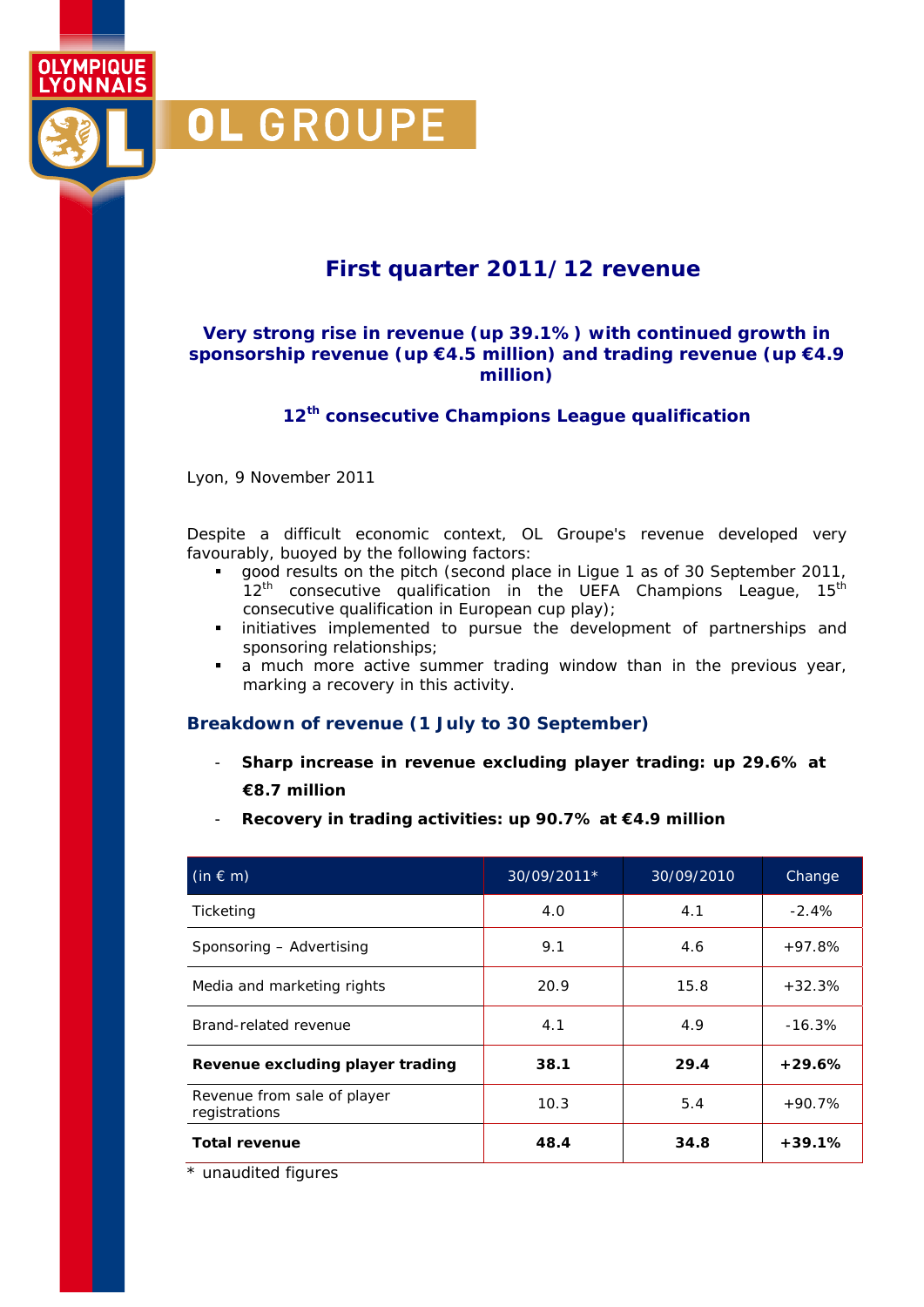

# **OL GROUPE**

#### **1) Revenue excluding player trading**

- Ticketing revenue remained high and was stable at  $€4.0$  million, vs.  $€4.1$ million from the year-earlier period.
- Revenue from sponsoring and advertising surged 97.8% and totalled  $€9.1$ million (€4.6 million in Q1 2010/11). It reflected sponsorship contracts that already existed last year (incl. adidas, BetClic/Everest Poker, Groupama, MDA/LG, Keolis) and new ones, both for the men's team (Renault Trucks, Veolia Environnement) and the women's team (Renault Trucks et GDF Suez). Sponsoring and advertising has also begun to generate revenue from new partnerships related to the "*Stade des Lumières*" and the new "marketing and incentive city" concept.
- Media and marketing rights (LFP, FFF, UEFA) totalled €20.9 million, vs. €15.8 million from the year-earlier period. This increase came about because on-the-pitch performance in Ligue 1 play was better compared with the previous season at the same date  $(2^{nd}$  vs.  $18^{th}$  place) and because OL participated in the preliminary round of the UEFA Champions League. Lastly, OL received a bonus on UEFA TV and marketing rights from the previous season.
- Brand-related revenue totalled €4.1 million, down €0.8 million, still held in check by a difficult economic environment and the gradual reinternalisation of the e-commerce business, underway since 1 July 2011.

#### **2) Revenue from sale of player registrations**

Revenue from the sale of player registrations totalled €10.3 million, up 90.7% and corresponded essentially to the transfer of Pjanic to AS Roma in August 2011. During this summer trading window, OL Groupe targeted and optimised its acquisitions, bringing in young players Koné, Dabo and Fofana for a total of €6.9 million in IFRS terms (€4.8 million in French GAAP and €2.1 million in incentives and other expenses), leaving a positive balance of  $\epsilon$ 3.4 million since the start of the season.

#### **Professional squad**

As of 30 September 2011, the professional team included 29 players, all internationals, with an average age of 24. The squad included 17 experienced players (2 fewer than a year ago) and 12 young players (5 more than a year ago). Within the professional group, 11 players were trained at OL and eight took part in the semi-final of the U20 World Cup in Colombia in the summer of 2011.

## **Strategic priorities**

Faced with a European football environment undergoing profound change, OL Groupe's board of directors updated its strategic five-year plan and set four priority targets:

- ongoing economic viability, by developing the resources that will accrue once the new stadium (*Stade des Lumières*) is built. This is a must in the current European football context;
- securing assets, by extending player contracts;